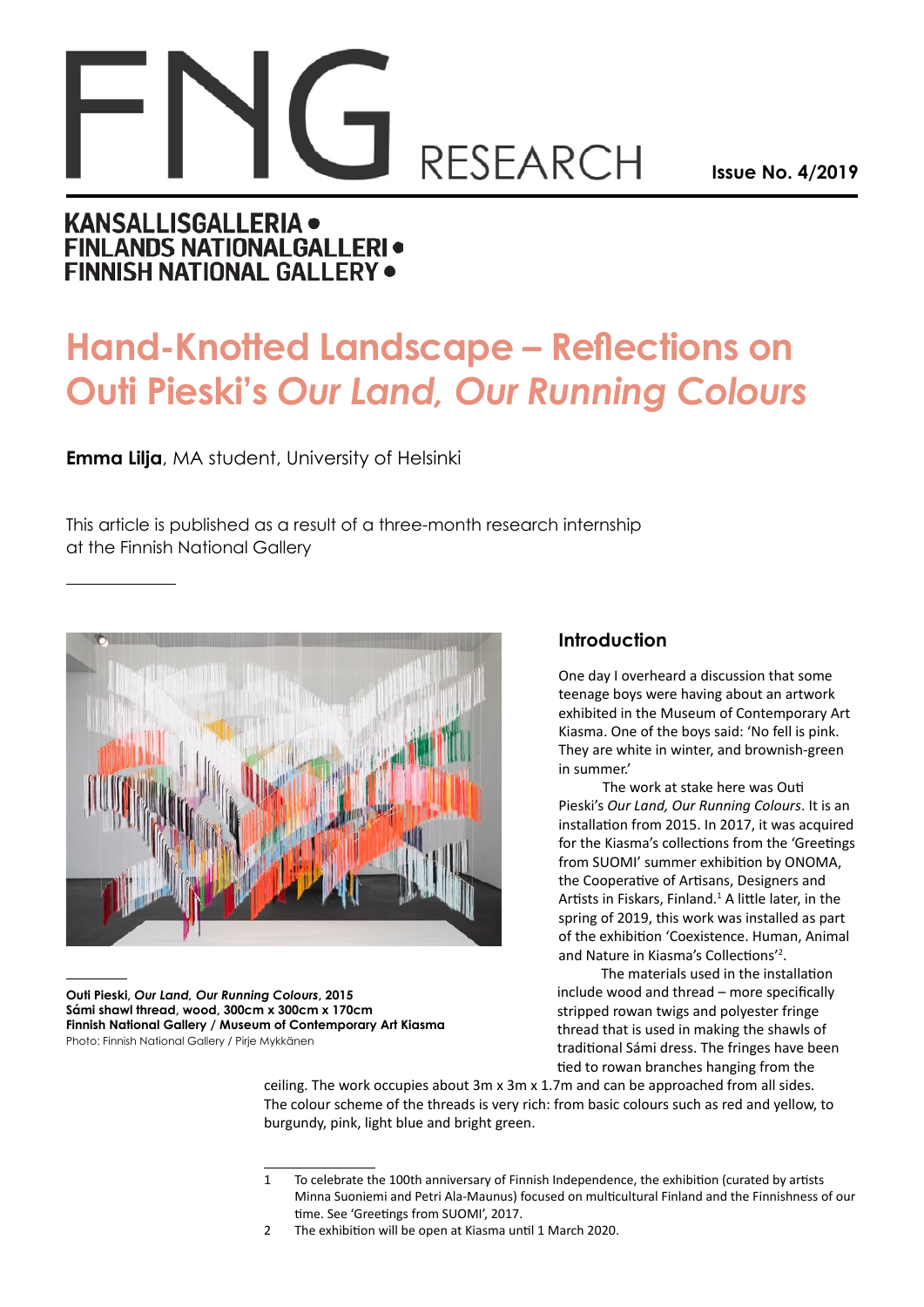Outi Pieski (b. 1973) is a Helsinki-born visual artist of Sámi origin, who divides her time between Numminen in southern Finland and Utsjoki in the far north of Lapland. She graduated from the Painting Department of the Finnish Academy of Fine Arts in 2000. Pieski works mainly with painting, collage and installation. In recent years, she has also participated in various (environmental) community art projects.<sup>3</sup> Her works have been featured in various private and group exhibitions both in Finland and abroad.<sup>4</sup> She is also represented in several public and private collections. *Our Land, Our Running Colours* is the artist's first work to be acquired for the Finnish National Gallery collections.

Pieski's Sámi origin is often more or less present in her art. Northern Sámi, her father's mother tongue, was not spoken at home in Jakomäki, Helsinki, where Pieski grew up. This is a common experience shared by many Sámi who grew up in the 1970s and 1980s, and has ties to the history of the assimilation policy pursued by the Finnish state. As an adult, Pieski has studied the Sámi language, culture and handicraft, for example in the Sámi Education Institute in Inari.<sup>5</sup>

I see Pieski's work as a significant part of the exhibition 'Coexistence'. It opens up in the furthest room of the third floor's exhibition space where the natural light almost dazzles on a sunny day. The combination of external and internal lighting reveals the work so that you can sense each thread in detail. The exhibition, curated by Saara Hacklin, Kati Kivinen and Satu Oksanen from Kiasma, looks at the relationship between humans and nature; it asks how humans are interpreted in relation to other organisms. According to the curators, the theme was selected as a result of current discussions dealing with environment, climate change and the Anthropocene.<sup>6</sup> These are also topics that feature in many of the artworks recently acquired in Kiasma's collections.

In this article, I study Pieski's work and its possible meanings as presented in the Kiasma exhibition. Although the exhibition itself is not in my focus, the broader themes of it will run in the background of my analysis. The main question I am posing is how people and landscape become one in this particular work. The article is divided into three parts. I will start by observing Pieski's work in relation to the multidimensional concept of landscape and its materiality. In the second part I discuss the meanings of Sámi handicraft tradition, or *duodji*, present in the installation. It has been said that Pieski is first and foremost an artist whose work can be examined, for example, from the point of view of *duodji*.<sup>7</sup> I am going to deepen this perspective mainly by looking how handicraft – fabric, weave, garment – meets the landscape in the work. I will finish by discussing briefly the idea of nature as a legal entity. This recent trend appears to be an interesting way to think about the meanings of land and landscape in the era of the current ecological crisis.<sup>8</sup>

### **To (re)shape a landscape**

The work *Our Land, Our Running Colours* is both representational and abstract. Thus it relates to Pieski's paintings, where the details and arrangement of paint seem to form abstract shapes and colour surfaces, especially when viewed close up. However, there are subtle landscapes and momentary descriptions of place emerging from these abstract surfaces. Pieski has said

<sup>3</sup> See for example *Rájácummá / Kiss from the Border* (2017–2018) by Niillas Holmberg, Jenni Laiti & Outi Pieski.

<sup>4</sup> Pieski is also one of the founder members of the Miracle Workers Collective which hosts the Pavilion of Finland at the 58th Venice Biennale in 2019.

<sup>5</sup> Hautala-Hirvioja 2017, 110, 117.

<sup>6</sup> See *Coexistence*, press release, 2019.

<sup>7</sup> Guttorm 2018, 35, 41.

<sup>8</sup> It must be articulated that my position is that of an outsider of the Sámi culture. By working as an intern on Outi Pieski's exhibition at EMMA – Espoo Museum of Modern Art in autumn 2018, I got into the themes of her art. I am especially interested in the issues relating to nature in contemporary art.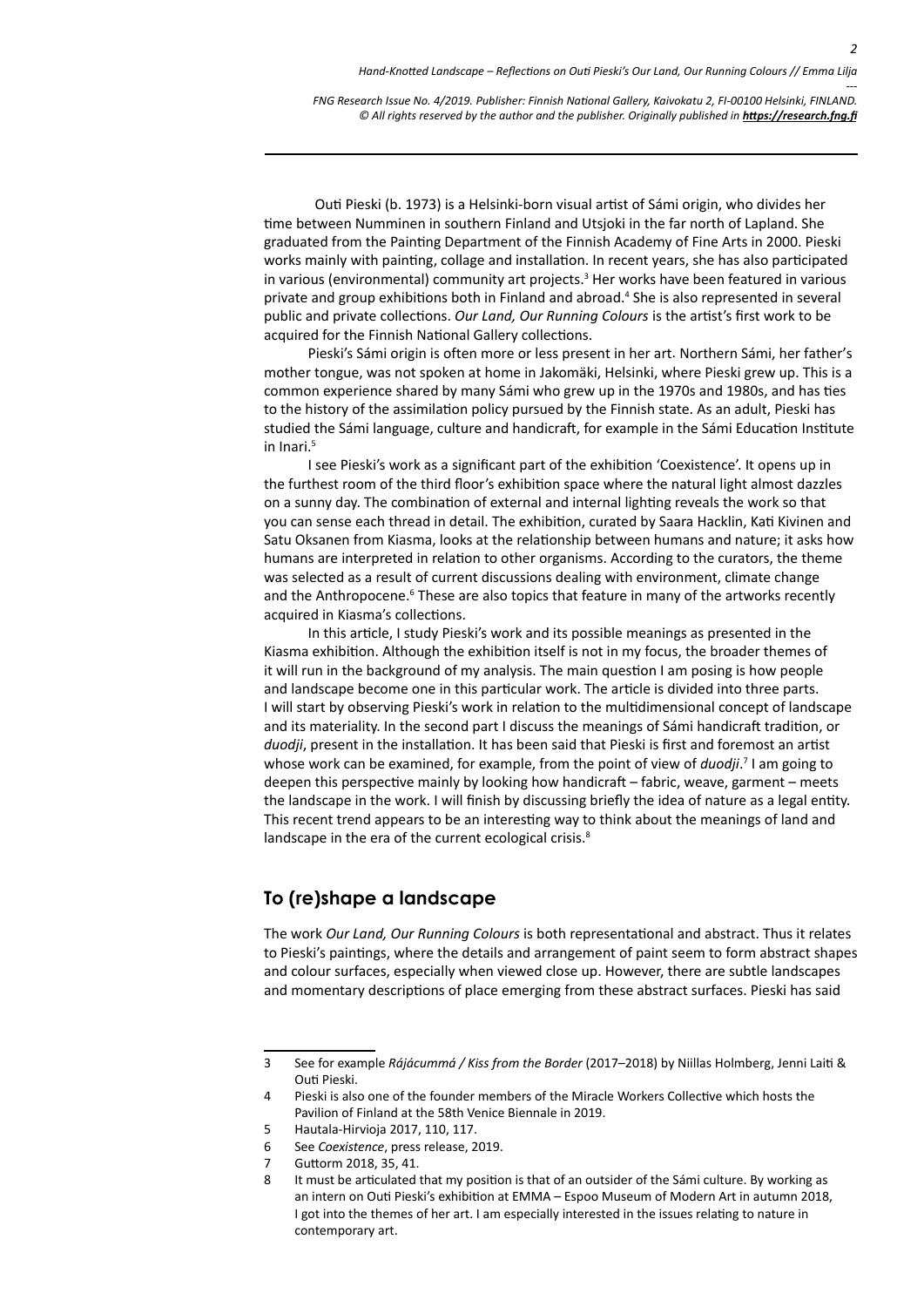that above all she is a painter.<sup>9</sup> She also defines this work as a three-dimensional drawing in which the contours of the fell landscape are described from the forms of the rowan branches.<sup>10</sup> In this way, the work can be seen as a landscape, as a view of the northern fells. But at the same time the abstractness and materiality alienate the work from this kind of representational character, although it is fascinating and important to notice that this abstraction has a strong foundation in concrete reality.



### *From visual to transparent landscape*

The concept of landscape is highly contextual. Its multiple meanings are already evidenced by the everyday use of the concept both as a pictorial representation and a physical place. By using the concept, you can express the tension between looking at and living in a place. $11$ Philosopher Jeff Malpas talks about the 'problem of landscape' referring to the idea of landscape as a visual representation of the world, as a separated view available to our gaze.12 This is problematic because landscape is never just a visual view, but rather expresses a certain *relation* to place.<sup>13</sup> This relation is significant because it also reveals the necessarily political character of landscape. Our relationship with place always involves some sort of engagement and separation, and thus the social and power-related aspects are inevitably present.<sup>14</sup>

Pieski describes how in *Our Land, Our Running Colours* she has coloured the fells formed by branches with the shawl fringes – in her words with 'our colours', referring to the shawl of the Sámi dress and its diverse colourings. The landscape depicted by Pieski is part of the Sámi homeland that has been coloured with the colours of past, present and future generations living there. In

the work, human presence is both symbolically and materially part of the landscape in which one lives.

In the context of art history, landscape has long been seen as a genre of painting and it is thus strongly combined with pictorial, formal composition and aesthetics. The Western tradition of landscape art has a connection with the representation of nature or environment as a distant object that the viewer can observe from the outside. According to art historian Hanna Johansson, this was made possible by the scientific revolution and mechanistic world view of the 17th century. It made way for the conception of nature as an object of control and manipulation.15 This is a good reminder that the concept of landscape refers to the *historically*  shaped way of seeing, experiencing and appreciating the environment. $16$ 

The anthropologist Tim Ingold has strongly called into question art history's emphasis on the visual dimension of landscape.17 He strives for a holistic approach where different

- 14 Malpas 2011, 9.
- 15 Johansson 2008, 224.
- 16 Johansson 2002, 168.
- 17 Ingold (2012, 26) rests his criticism on the original, pre-modern meaning of the term: 'The suffix "scape" does not come, as so many scholars have supposed, from classical Greek *skopein*, meaning "to look", but from Old English *sceppan* or *skyppan*, meaning "to shape". Thus landscape is not land looked at but *land shaped*.'

**Outi Pieski, detail from** *Our Land, Our Running Colours***, 2015** Photo: Emma Lilja

<sup>9</sup> Outi Pieski. Interview for EMMA – Espoo Museum of Modern Art, 2018.

<sup>10</sup> Outi Pieski. Interview for FNG/Kiasma, 2018.

<sup>11</sup> Jäntti, Saresma, Sääskilahti & Vallius 2014, 10.

<sup>12</sup> Malpas 2011, 6.

<sup>13</sup> Jeff Malpas (2011, 6–7) also highlights how vision has largely been misunderstood as a passive relation to the world. The same way, landscape is inadequately linked to the visual alone.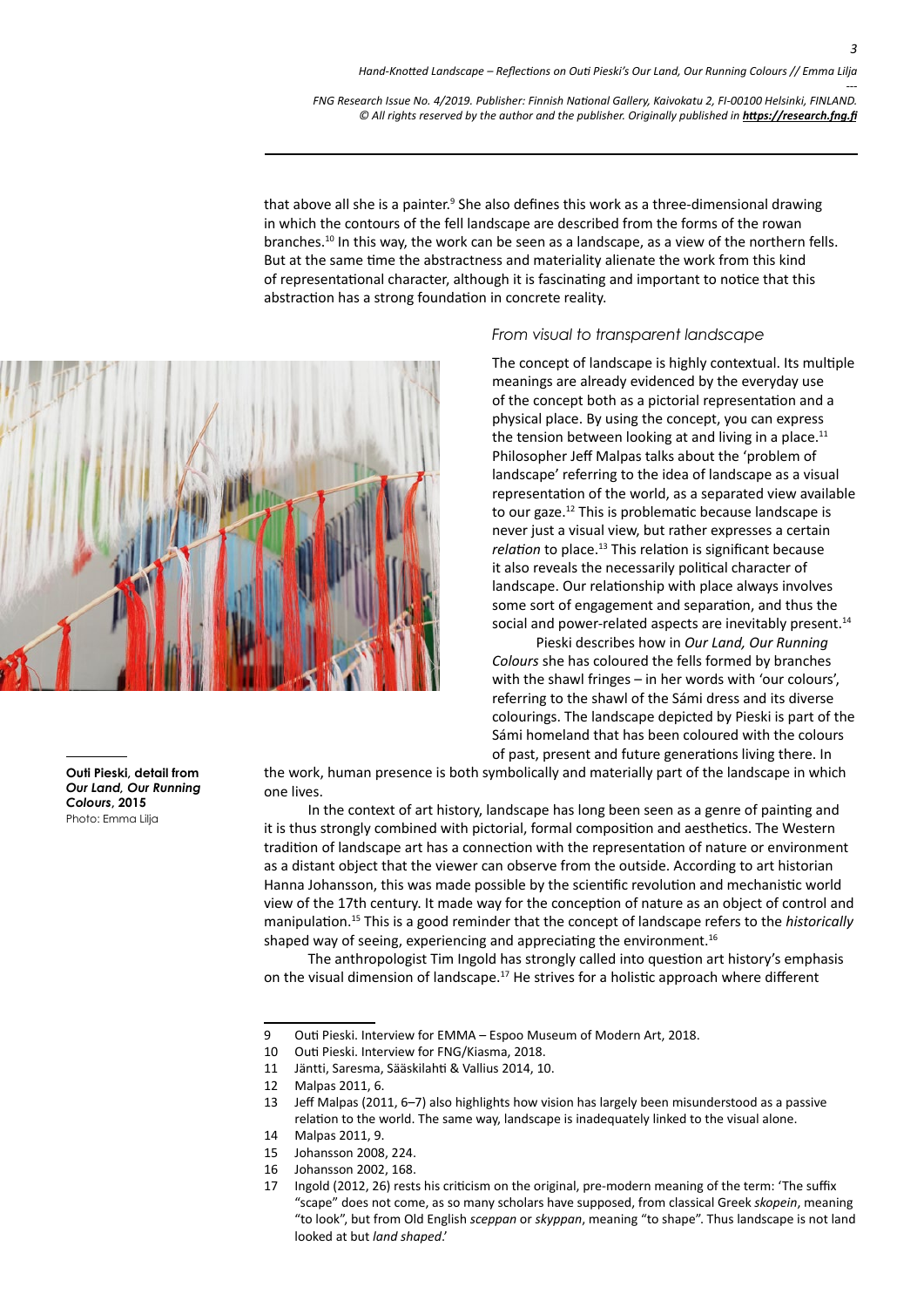aspects cannot be separated. In his thinking, the common juxtaposition between natural and cultural landscape, for example, is largely overcome by the *dwelling* perspective. From this point of view, the landscape is a constantly living and evolving record of the lives and works of past generations who have dwelt within it; through dwelling, people become part of the landscape where they always leave something of themselves.<sup>18</sup> Landscape is neither identical to nature, nor it is a pure human construction. As we are shaping the landscape, we (as human beings) are shaped by the landscape as well.

Dwelling is inextricably linked to the different *tasks* through which human presence acts in a reciprocal relationship with one's environment. What matters is how human beings are moving and dwelling *in* the landscape, not only on its surface or separate from it. Instead of being an object of gaze, landscape is an unending process that includes everyone. It is also a story – a chronicle of being 'pregnant with the past' and thus inviting us to remember.<sup>19</sup>

In *Our Land, Our Running Colours*, the 'colouring' of the fells is executed in a subtle way. The colour does not cover but rather shines through and thus *reveals*. Pieski explains that in the work, she feels the fells as transparent. With this, she refers to the idea that by knowing the terrain well and in detail, you can in a way see behind the fells before you – or at least know (from experience) what lies behind.<sup>20</sup> This differs significantly, for example, from the way we perceive the mountain area by drawing a map from which we can theoretically take over a large area at a time. However, such a map does not correspond to the experience of being in a place. As Ingold points out, we can look, study, analyse and interpret such a view, but yet still not inhabit it.<sup>21</sup> In Pieski's work, the landscape is strongly associated with people's everyday life. The landscape becomes the home district that the inhabitant knows like the back of their hand. This may also refer to *local knowledge* collected over centuries, passed orally from one generation to another. This knowledge is also referred to as 'traditional ecological knowledge' or 'indigenous knowledge'.<sup>22</sup>

### *Delicate, invisible landscape*

In recent decades, there has been a growing interest in the material rather than the visual aspects of landscape in the field of art history and artistic research. Here, one of the key questions is how land and landscape are used both for practical and ideological purposes.<sup>23</sup> This is related to the broader interest in the material world and its agency (cf. new materialism). However, it doesn't mean that the power of the visual is completely questioned. It's about questioning the ways in which the visual covers up other aspects, such as the economic, social or political, dimensions of landscape.

To demonstrate this, art historians Emily Eliza Scott and Kirsten Swenson describe how many contemporary artworks 'emphasise not the visible landscape, but the invisible' – that which is not immediately apparent or what we don't usually see in the landscape.<sup>24</sup> I think Pieski brings out this kind of invisibility of the landscape. First, the transparency of her installation reminds us that there is always another landscape behind the visible one. Secondly, instead of deserted fells or wilderness, culture is present and materialised in the landscape. Thirdly, Pieski's work can reveal the presence of history, at least through the

<sup>18</sup> Ingold 2000, 189.

<sup>19</sup> Ingold 2000, 189. However, Ingold (2012, 203–204) highlights that landscape is not a container of memories, not a depository for durable products. Instead, landscape is a place for memory to be worked actively.

<sup>20</sup> Outi Pieski. Interview for FNG/Kiasma, 2018.

<sup>21</sup> Ingold 2000, 189; Ingold 2012, 204.

<sup>22</sup> See Kivinen 2019. In her article, Kati Kivinen reflects the new meanings of local knowledge in our current time, also the indigenous point of view.

<sup>23</sup> Scott & Swenson 2015, 2–4.

<sup>24</sup> Scott & Swenson 2015, 6.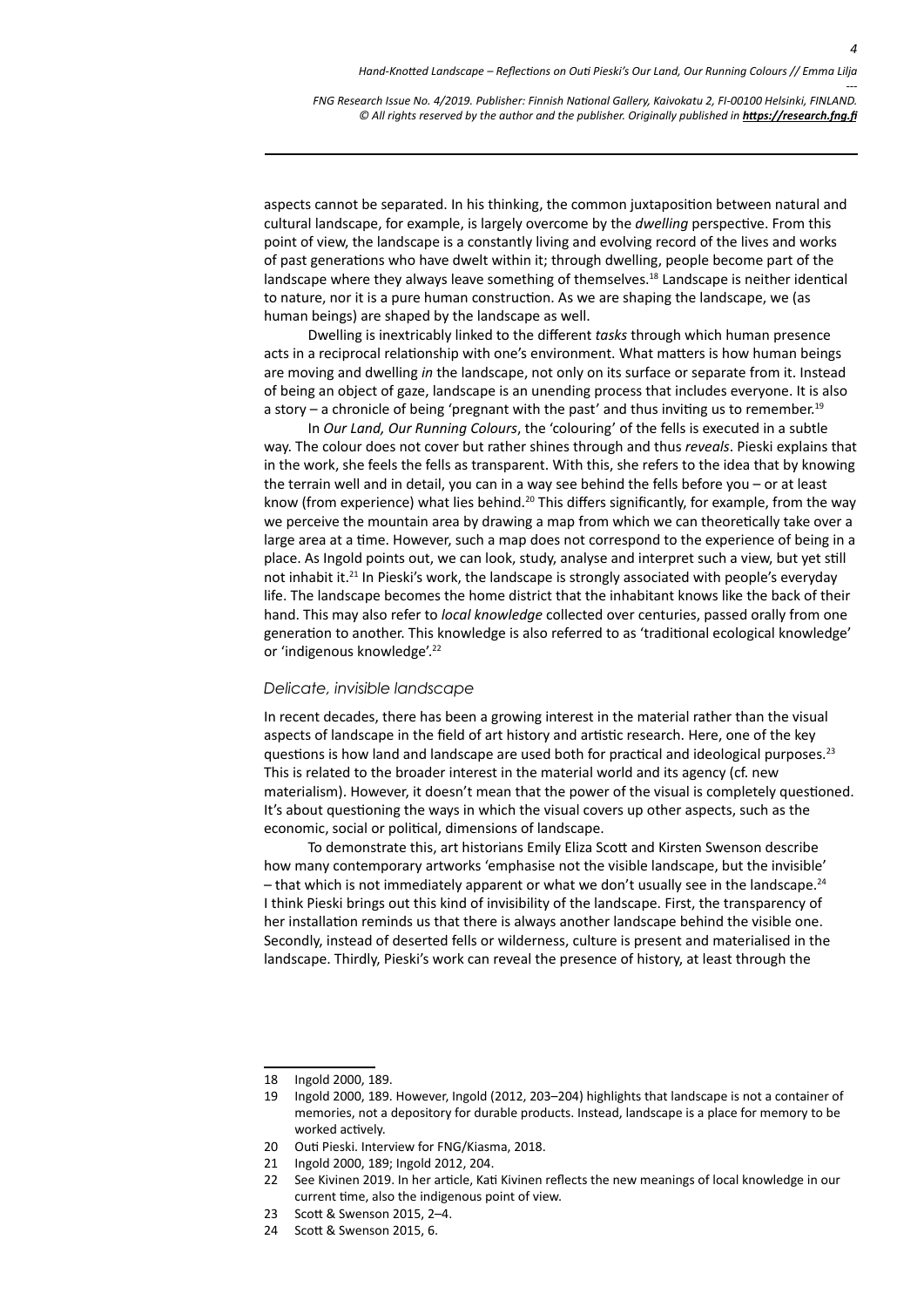change of colours of the shawl threads.25 Often, history tends to 'absorb' or 'decompose' into the landscape. So in order to find the past hiding in the layers of the earth, the process of becoming invisible must somehow be made visible.<sup>26</sup>

Pieski has made other similar installations using shawl fringes and branches, such as *Halo* and *A Sketch of Transparent Northern Hills*, both from 2012–13, along with *Crossing Paths*, from 2014. Instead of wooden branches, Pieski has also used V-shaped steel parts in *Spirit of the Valley* (2015) and *Falling Shawls* (2017). The repeated defined shape of the steel makes the works more geometric compared to the organic nature of the works using branches.

Sámi culture and literature researcher Kaisa Ahvenjärvi calls these works 'air installations'.27 When thinking about the term, the work *Our Land, Our Running Colours* somehow reminds me of a mobile – of a kinetic sculpture often suspended in the air and moving in response to air currents (or motor power).28 Pieski's work also 'breathes' in space; the fringes may move under the influence of air-conditioning or visitor's movements. That's why you could talk about the installation as an 'animated version of paintings'<sup>29</sup>.

When I compare *Our Land, Our Running Colours* for example, to the *Falling Shawls* installation seen in EMMA – Espoo Museum of Modern Art in autumn 2018 $^{30}$ , my attention is drawn to a different kind of sensitivity that the thin and therefore fragile looking branches generate. The materials used in *Our Land, Our Running Colours* are characterised by lightness. But on the other hand, delicate threads and young branches are the initial force of many of our life-supporting webs. Mobile-like airiness and the transparency of the landscape are a contrast to the massive solidity of the actual fells and to the opacity of the earth. This tension makes me wonder if there is something delicate – but crucial – in the landscape that has been bypassed by the dominant culture. The sensitivity of the work also calls for thinking about the fragility of northern nature, especially as the climate warms up and the threat posed by mining and forestry companies becomes more tangible.

In its fragility the work can be seen to challenge the idea of art remaining forever. As art historian Irene Snarby writes about the art of Iver Jåks<sup>31</sup>, this challenging emphasises the meaning of immaterial knowledge and reflects the thinking of indigenous peoples worldwide.<sup>32</sup> It also makes me think about the tension between timelessness and topicality. Even though *Our Land, Our Running Colours* is timeless in its landscape likeness, it is also extremely topical and addresses the current moment by using subtle symbols of being and belonging.

### **To weave a landscape**

Apart from being a landscape that depicts the northern nature and one's relationship to it, the work is substantially part of the Sámi culture changing with time. The Sámi are the only recognised indigenous people in Europe, inhabiting the northern parts of Norway, Sweden, Finland and Russia. There are an estimated 60,000–100,000 Sámi people, of whom about

<sup>25</sup> Pieski (Interview for FNG/Kiasma, 2018) says that in the past, there was a time when Sámi people were banned from using any of their scarves other than white ones. Since then, colours have returned to the Sámi costumes. In the work, fringes change from top to bottom, from white to a play of brighter and darker colours.

<sup>26</sup> Scott & Swenson 2015, 6.

<sup>27</sup> Ahvenjärvi 2019, 109.

<sup>28</sup> The term 'mobile' was first used by Marcel Duchamp to describe the sculptures of Alexander Calder (1898–1976) in the 1930s.

<sup>29</sup> 'Mobile'. Tate's online glossary.

<sup>30</sup> The exhibition in EMMA (12 September 2018 – 6 January 2019) was part of an award given to the artist in 2017 by the Fine Arts Academy of Finland. It was curated by art historian Milja Liimatainen.

<sup>31</sup> Iver Jåks (1932–2007) was a Norwegian Sámi artist and sculptor who often used organic materials in his works. For him the 'living' of the material was central, and he saw conservation as opposing this idea. See Snarby 2019.

<sup>32</sup> Snarby 2019.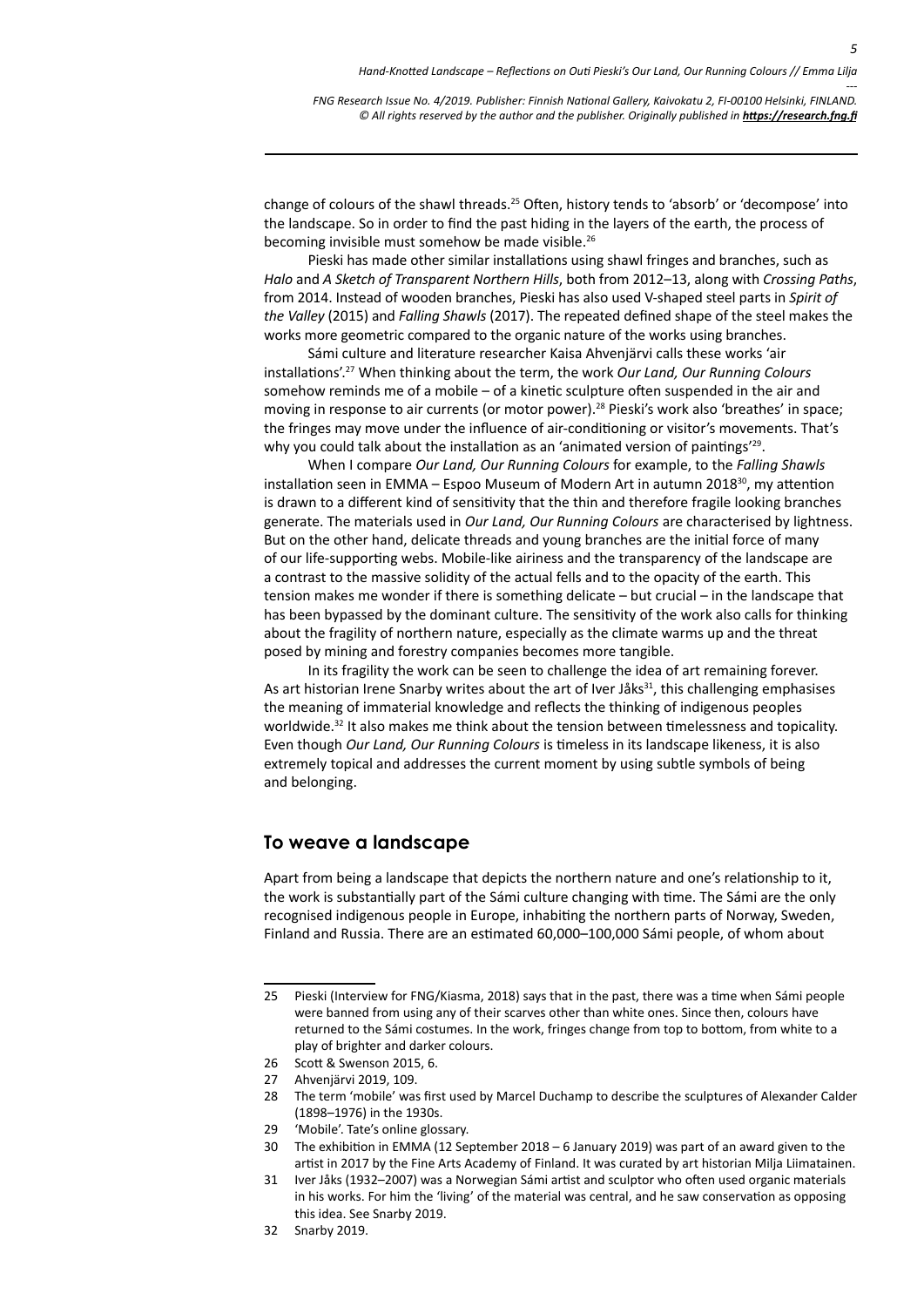10,000 live in the area of the Finnish state.<sup>33</sup> Although Sámi are often referred to as a united people, they are divided into smaller sub-communities based on language, cultural practices and lifestyles.34 The Sámi land (*Sápmi*) is located in the northern parts of Scandinavia and Kola Peninsula. Today, more than 60 percent of the Sámi in Finland live outside the Sámi land.<sup>35</sup>

### *A multidimensional concept of duodji*

The Sámi handicraft tradition, or *duodji* (in Northern Sámi language), is an important part of Sámi culture and lifestyle. Its origins are in nature and in the knowledge of nature, as traditionally handicrafts almost exclusively use natural materials, such as wood, bone and leather, materials that have been available locally.36 The concept of *duodji* refers both to the process of manufacturing an object and to the object itself, but also to a wider world view. The maker of *duodji* attaches themself to a continuum that reflects collective values and norms, an intangible cultural heritage.37 However, for many Sámi, it is important not to concretise *duodji* into some memory about the past, but to allow it to live and develop continuously. $38$ 

Interaction and trading with other cultures have had an influence on *duodji* by bringing new materials to the Sámi land. For example the fabric materials such as wool and silk used in traditional Sámi clothing came into use in the early 19th century.<sup>39</sup> In addition to the wooden branches, Pieski has used industrial sewing threads made of polyester in her installation. This shows well that the Sámi culture equally lives for the moment in which synthetic fibres are used alongside the natural ones. As art historian Monica Grini highlights, this can also be seen to challenge established stereotypes – by using polyester thread Pieski emphasises that Sámi aesthetics today is not necessarily just about wood, bone and other natural materials.<sup>40</sup>

Professor of *duodji* Gunvor Guttorm finds it important to distinguish between the conceptual idea of *duodji* and the concrete result of the craft.41 She also perceives the meaning of *duodji* as twofold in the following way: on the one hand, it is an integral part of the activity and frame of mind of Sámi society, and on the other hand, it is a personal expression more or less comparable to other artistic activities. So it is somewhat different to talk about *duodji* in a traditional context than as part of contemporary art phenomena. It is also essential to take into account the frameworks in which *duodji* and artworks inspired by it are exhibited and interpreted.<sup>42</sup>

According to Guttorm, many *duodji* practitioners use *duodji* as a springboard for their own creative work.<sup>43</sup> Pieski also seems to take inspiration from *duodji* and its traditions; although this seems to be something that does not limit but, on the contrary, expands the field of meanings. By utilizing the *duodji* tradition, Pieski takes artistic liberties as *duodji* involves 'official regulations and compliance with different norms, also community control with its preconditions<sup>'44</sup>. Among the Sámi people, there are constant discussions about how far the boundaries of *duodji* can be stretched.45 Art historian Tuija Hautala-Hirvioja points out how Pieski, as an artist, can break the rules of *duodji* and combine different elements with one another. In this way she 'exists both inside and outside her own culture and makes art in

- 41 Guttorm 2018, 36.
- 42 Guttorm 2017, 163, 174–175.
- 43 Guttorm 2017, 164.
- 44 Rensujeff 2011, 43.
- 45 Snarby 2019.

<sup>33</sup> Valkonen 2009, 11.

<sup>34</sup> In Finland, the division is usually done between the North Sámi, Inari Sámi and Skolt Sámi. See Valkonen 2009.

<sup>35</sup> Valkonen 2009, 10–11.

<sup>36</sup> Rensujeff 2011, 40; Tervaniemi & Magga 2019, 85.

<sup>37</sup> Snarby 2019.

<sup>38</sup> Snarby 2018, 65.

<sup>39</sup> Tervaniemi & Magga 2019, 85; Pelin 2003, 115.

<sup>40</sup> Grini 2017, 310–12. Pieski's work *Golden Coat/Gollegákti* (2006) includes a Sámi dress made from coffee bags and a shawl made from candy wrappings. In this way, she deals with the relationship between tradition and modernity through the choice of materials, among other things.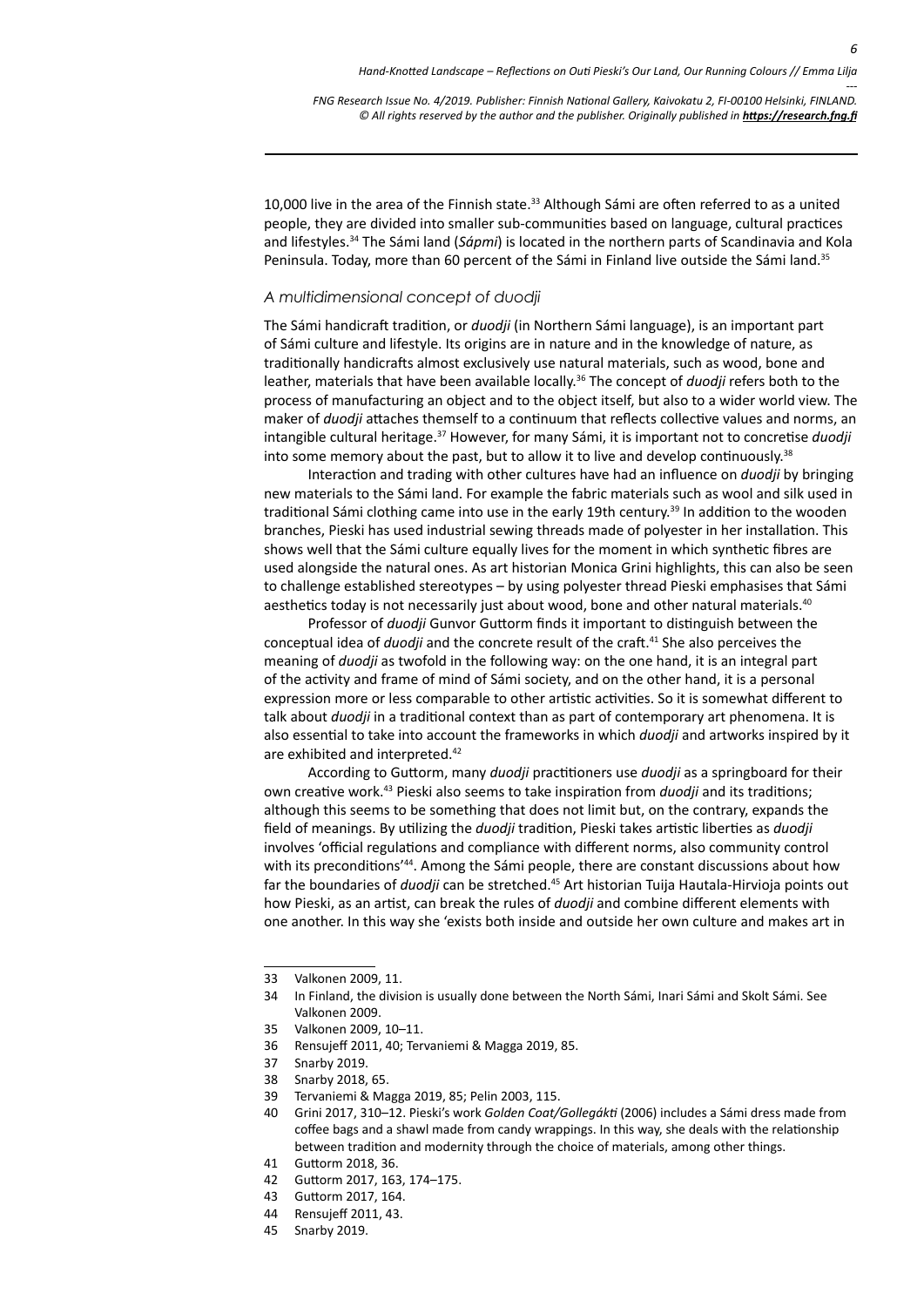

an intermediate area between Sámi and international Western culture'.46

*Duodji*'s aesthetic impact on visual arts is undoubtedly significant.47 This can be seen in *Our Land, Our Running Colours*: the visual link to the Sámi dress is quite obvious, even without knowing the *duodji* tradition. However, it is essential to note that the work is a kind of intersection where the Sámi handicraft tradition meets the tradition of contemporary art. Pieski says she wanted to bring out various visual languages through her work.<sup>48</sup> I could see this as a symbol of dialogue between the Sámi and Western world view; as a negotiation between indigenous and majority cultures on how to inhabit this common planet.

As with the *Falling Shawls* installation<sup>49</sup>, Pieski says that in *Our Land, Our Running Colours* the making process is also a key part of the work. $50$  The repetitive act of knotting resembles a ritualistic, meditative process through which the artist can feel a sense of belonging to one's own cultural tradition and past generations. According to Tim Ingold, Western thinking often privileges form over process. In that case, the final product becomes an object of contemplation from which the actual work of painting or other making is hidden from view. In many non-Western cultures, however, the opposite is often the case: what is essential is the process or act as a kind of performance.51 This equates to the understanding of *duodji* in which the working process is at least as essential as the resulting product.

### *Duodji meeting landscape*

Often, when talking about *duodji*, its ecological dimension is highlighted.<sup>52</sup> Also in *Our Land, Our Running Colours* I interpret

the handicraft tradition dealing with both the human-nature relationship and the natureculture dichotomy. Even without the knowledge of the Sámi context, you can sense the intertwining of human and nature in the work. Alongside the symbolic meanings, this happens quite literally: threads made by human hands (or industrial machines) – which, of course, in the end also come from nature – have been tied to the 'purer' natural material, the branches. Thus I see the work and the landscape depicted by it as a *node* that essentially connects human and nature. The whole work, or more broadly the landscape, would not exist without this node, the coming together of many different dimensions.

In *Our Land, Our Running Colours*, it is interesting to see how *duodji* and landscape are literally *woven* together. The landscape transmitted by the work is hand-made, or 'handknotted'. It's mainly made up of parts of clothing. Tim Ingold also talks about the analogy between landscape and fabric, land and cloth. In medieval times, the land was scaped by the people with foot, axe, plough and the assistance of their domestic animals, just as cloth is woven from the intertwined threads of warp and weft. In the spirit of Gilles Deleuze and Félix

48 Outi Pieski. Interview for FNG/Kiasma, 2018.

52 See e.g. Pelin 2003, 115.

**Outi Pieski, shown in 2019 hanging** *Our Land, Our Running Colours***, 2015**

Photo: Finnish National Gallery / Pirje Mykkänen

<sup>46</sup> Hautala-Hirvioja 2017, 117.

<sup>47</sup> Rensujeff 2011, 56.

<sup>49</sup> Pieski executed the *Falling Shawls* installation (2017) together with twelve Sámi women and *duodji* experts. The process of collective making and of gathering together is thus essential when considering the work. See Liimatainen 2018, 22.

<sup>50</sup> Outi Pieski. Interview for FNG/Kiasma, 2018.

<sup>51</sup> Ingold 2000, 198.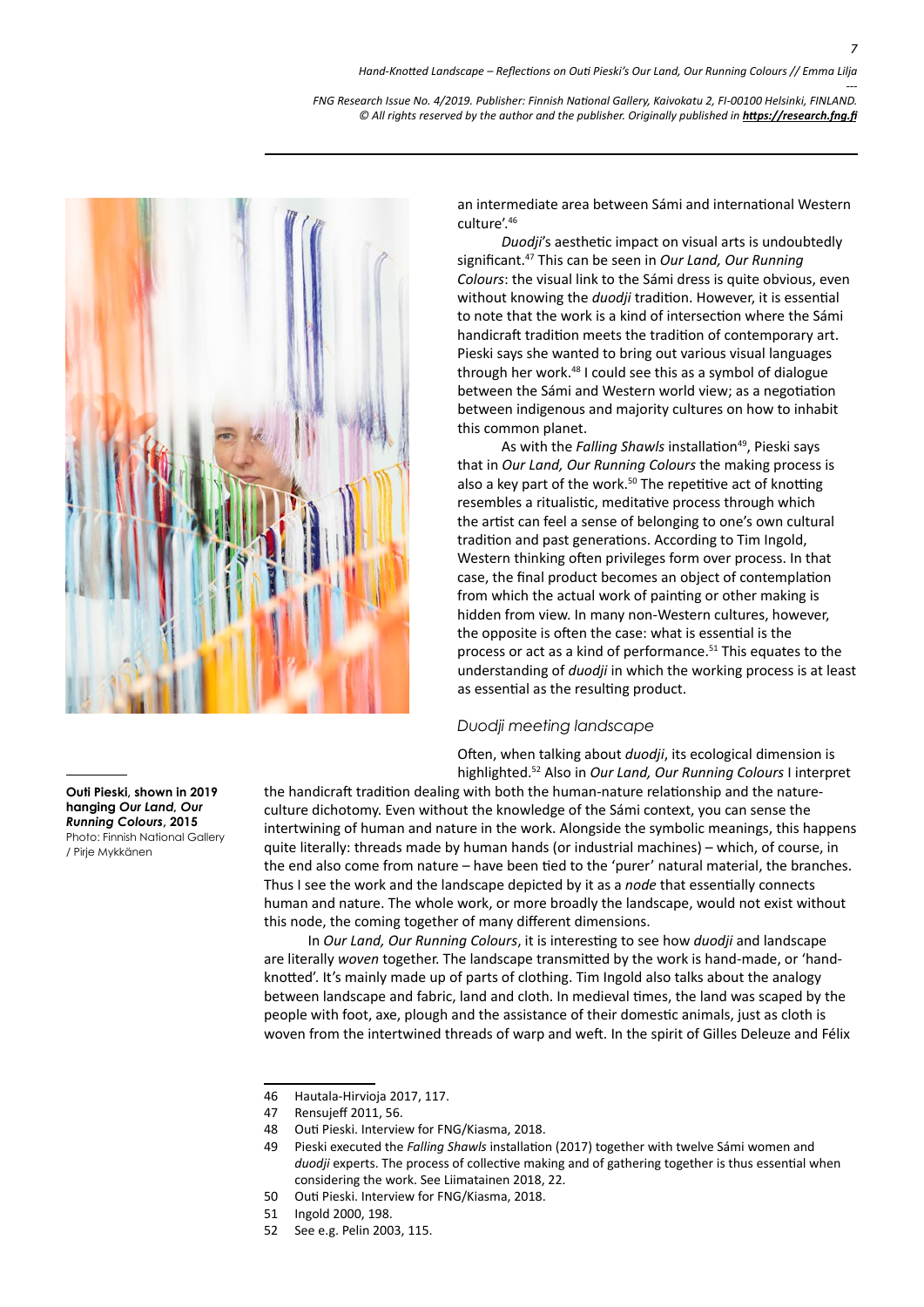

**Outi Pieski, detail from** *Our Land, Our Running Colours***, 2015, Sámi shawl thread, wood, 300cm x 300cm x 170cm Finnish National Gallery / Museum of Contemporary Art Kiasma** Photo: Finnish National Gallery / Pirje Mykkänen

Guattari, Ingold draws a parallel between agrarian landscape and woven fabric with separated threads, while the nomadic lifestyle is more comparable to felt fabric in which the fibres are inextricably entangled. Anyway, Ingold emphasises that this distinction is fruitful to see as a coin with two sides, not as a strict opposition.<sup>53</sup>

In Ingold's thinking, every task or action draws some kind of linear movement to the ground, like a straight or curvy path across a field or forest. Together, these lines form a *meshwork* that is woven into the land rather than written on it. According to Ingold, 'the lines of the meshwork are as intrinsic to its constitution as are threads to the constitution of cloth'.<sup>54</sup> In other words, we constantly weave the texture of the land as we wander around a landscape. In addition to human beings, non-human actors such as birds or tree roots are equally involved. For me, the idea of lines and strokes is interesting when considering Pieski's work, because visually the work consists of only these – verticals and horizontals of various kinds, threads reaching out to the ground and branches floating in the air. However, one thread or twig would still be nothing; the work and the landscape are made up of the abundance and encounter of these lines, a temporal network that human being is building together with other actors.

By building the landscape out of the shawl fringes, Pieski brings human presence to the landscape. Kaisa Ahvenjärvi speaks of clothing as a human metonymy, a veil of the body. In her interpretation, the small parts of clothes 'bring the landscape to the skin' and thus describe the human's intimate and bodily relationship to the places and the surrounding nature.<sup>55</sup> By

<sup>53</sup> Ingold 2012, 198–201.

<sup>54</sup> Ingold 2017, 26–27.

<sup>55</sup> Ahvenjärvi 2019, 114.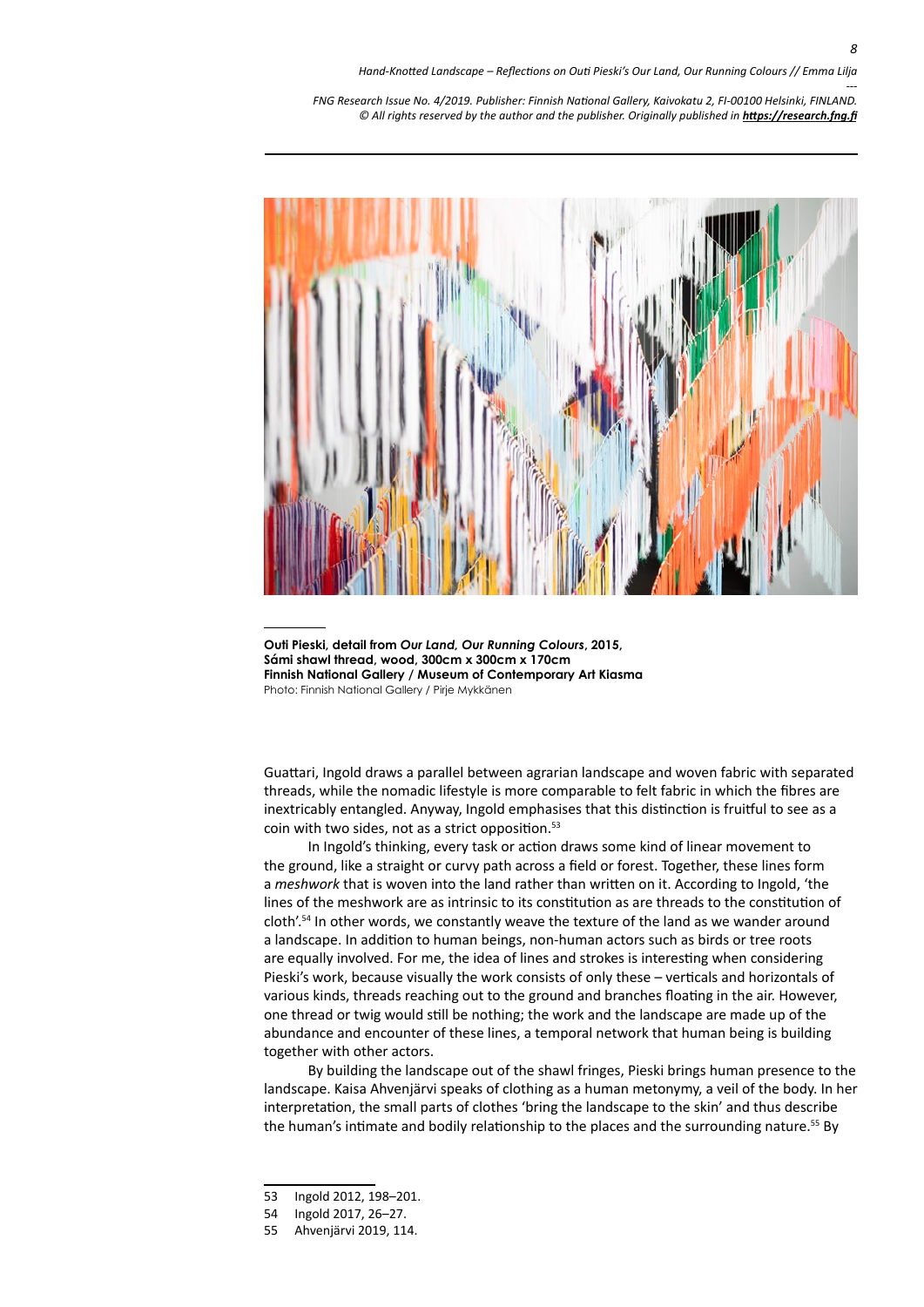way of the clothing image, we can dress ourselves with both nature and culture – or rather intertwine with their mutual network. Curator Jan-Erik Lundström makes an interesting note when writing about how the materials and methods of *duodji* in Pieski's works are 'relating soil and skin'.<sup>56</sup> For me, the image of a 'fabric' woven from the surface of the soil and human skin is a little creepy but also illustrative in its tangible nature.

The invisible – both cultural and spiritual – dimensions of the landscape are (at some level) made visible in the work by the use of the *duodji* technique. Researchers on Sámi culture Sanna Tervaniemi and Päivi Magga describe how the signs of Sámi culture in the environment may be so subtle that outsiders fail to see or understand them, and then the landscape is easily seen as a deserted wilderness.<sup>57</sup> In Pieski's work, the handicraft tradition brings out clothing, and clothing, in turn, is used by people who 'use' the landscape around them. Thus, at least some dimension of the traditional knowledge is made visible. It is this very knowledge that shows us how certain places and areas are used. Traditional ecological knowledge 'is both knowledge and skill enabling people to function in their environment'.58

### *Duodji in art museums*

According to Irene Snarby, there is 'a long tradition of art critics unable to accept a connection between the aesthetics of indigenous peoples and that of contemporary art'.<sup>59</sup> However, since the late 1980s and the early 1990s, interest in non-Western art has grown exponentially. In particular, some of the groundbreaking exhibitions of that time began to bring works by, for example, black and indigenous artists into the discourse of contemporary art.<sup>60</sup> Nevertheless, we can still ask who has been given the right to be part of the contemporary art field, and how we value the ways of making art from different traditions.<sup>61</sup>

Objects representing Sámi aesthetics (e.g. *duodji*) have long been displayed only in museums for ethnography and cultural history.<sup>62</sup> This has probably been influenced by the fact that there has traditionally been no need for a separate concept of art in Sámi culture, as aesthetics infused all aspects of life.63 The concept of art, *dáidda*, was derived from Finnish into the Sámi language in the 1970s.<sup>64</sup> This history brings out the tension between the autonomy of art, personal artistic expression and the more collective creation based on the *duodji* tradition.

One might say that it is specifically through *duodji* that Sáminess is made visible in *Our Land, Our Running Colours*, and this is a way of reminding us of the presence of Sámi people in the dominant culture. 65 In Kiasma especially, a museum belonging to the Finnish National Gallery, this dimension is strongly present. In the white exhibition hall, *duodji* tradition could not be farther away from everyday life and set apart from its cultural context. But since, in this case, *duodji* is part of the processuality of the contemporary art installation, it attracts new and interesting, even quite political meanings.

- 62 Snarby 2019.
- 63 In the traditional *siida* system there was no place for 'art' in the Western sense, because the nomadic way of life made it possible to carry only what was necessary for survival. See Aamold 2018, 15.
- 64 This can be seen as a mode of 'conceptual colonialism' dealing with the problem of the universalisation of the concept of art. See e.g. Lohiniva 1999, 124.
- 65 Valkonen 2009, 269.

<sup>56</sup> Lundström 2018, 33.

<sup>57</sup> Tervaniemi & Magga 2019, 81.

<sup>58</sup> Tervaniemi & Magga 2019, 82.

<sup>59</sup> Snarby 2019.

<sup>60</sup> McLean 2013, 169. As a more recent example, 2017 was a significant year for Sámi art: the Office for Contemporary Art Norway (OCA) dedicated its annual programme to 'A Year of Indigenous art and thought' to celebrate the 100th anniversary of the first national Sámi conference (Tråante 2017). The same year, a range of Sámi artists were represented at 'Documenta 14' in Kassel, with Adam Szymczyk as artistic director. See e.g. Olsen 2017.

<sup>61</sup> See e.g. Mostyn 2019. His article 'The Blind Spot of Swedish Art World Exceptionalism' is a revealing example of the existing racial bias in Sweden.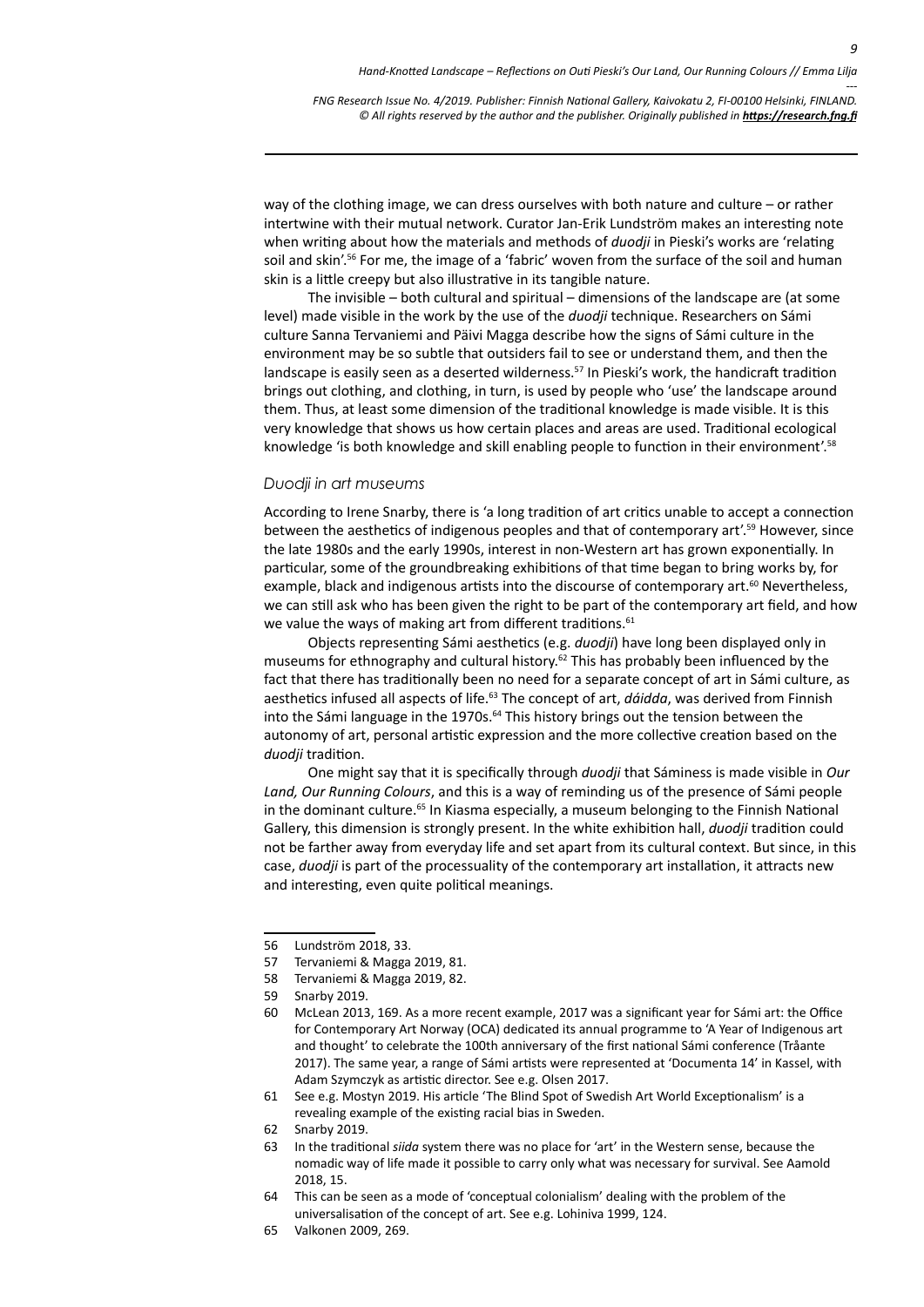

**Outi Pieski,** *Our Land, Our Running Colours***, 2015 Installed at the exhibition 'Coexistence', the Museum of Contemporary Art Kiasma, 2019 Finnish National Gallery / Museum of Contemporary Art Kiasma** Photo: Finnish National Gallery / Pirje Mykkänen

Sanna Tervaniemi and Päivi Magga discuss *duodji* as a symbol of political movement. Here they refer to *duodji* being highly valued again since the 1960s and 1970s. *Duodji*, and the use of the traditional Sámi dress, has become a symbolic gesture that expresses the appreciation of one's own culture, and at the same time distinguishes 'us' from 'others'.<sup>66</sup> In this sense, drawing from *duodji* connects *Our Land, Our Running Colours* to politics: it raises the question of where the boundaries between 'us' and 'others' are drawn; who has the right to the landscape and thereby to the land use in the area. The title of the work also refers to this theme.

In that regard, Pieski's work takes a stand on the position of the Sámi as an indigenous people. For this reason, it can be seen to be participating in the international indigenous discourse and on the other hand representing Sámi contemporary art. But what is so-called Sámi art, is it even reasonable to make such a categorisation? Art historian Hanna Horsberg Hansen describes paradoxically how Sámi art can be anything, but anything cannot be Sámi art.67 Jan-Erik Lundström points to the dilemma of the Sámi artist: on the one hand, one is bound to one's ethnic identity and preserving Sámi tradition, on the other hand to

<sup>66</sup> Tervaniemi & Magga 2019, 85.

<sup>67</sup> Hansen 2016, 252.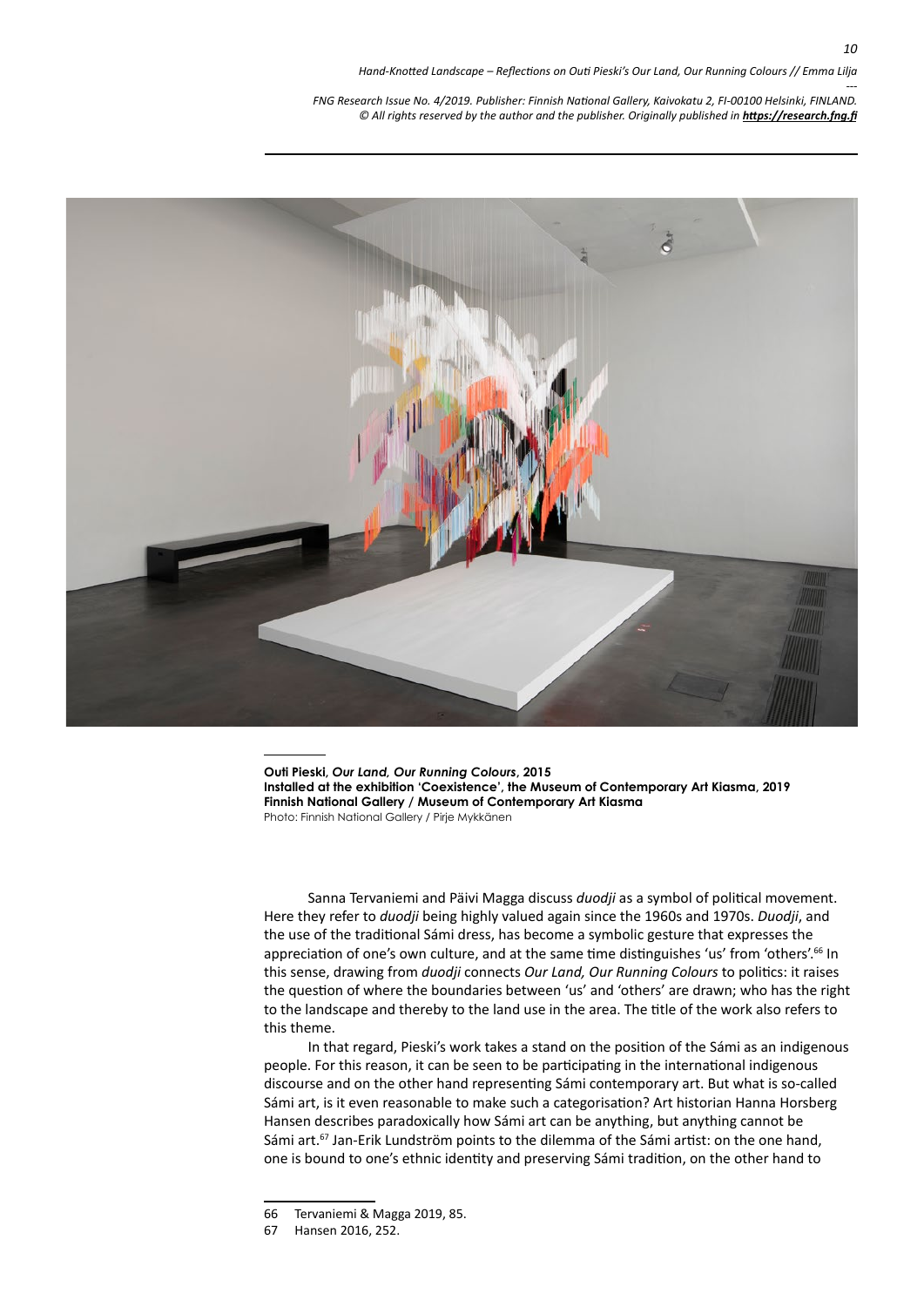the tradition of modernism and postmodernism through which an artist can produce art 'liberated' from its Sámi origins.68 According to Lundström, we should avoid all kinds of stereotypical generalisations or assumptions of Sámi art, and instead focus on individual and particular practices.69

The concept of Sámi contemporary art is somehow comparable to the term 'Indigenous art' that emerged in recent years. Defining the term is challenging, as already the word 'indigenous' may be quite ambiguous.<sup>70</sup> According to art critic David Garneau, 'Indigenous Contemporary Art' is strongly related to the mode of being 'Indigenous' in our current time. 'Indigenous' (with the capital 'I') implies a particular, chosen and articulated way of representing indigenous peoples.<sup>71</sup> For Garneau, Indigenous art is broadly trying to end the colonial pursuit of universal truth and hierarchy which is making 'others' invisible.<sup>72</sup> In this way, *Our Land, Our Running Colours* is likely to be seen as Indigenous art.

But what kind of role does *Our Land, Our Running Colours* have in Kiasma's collection, as property of the Finnish state?<sup>73</sup> At least within that context, it brings out the Sámi perspective and the history of Finnish colonialism.74 Thus *duodji* (as part of contemporary artwork) is also welcomed to an art institution. According to Hanna Horsberg Hansen, this institutional appropriation changes the nature of *duodji*: also in Pieski's work the presence of *duodji* invites people to look at, and interpret, rather than to use the object.75 This shows well the difference between the conceptual and practical dimensions of *duodji*. Gunvor Guttorm emphasises that "the concept of *duodji* should be understood as putting Indigenous knowledge and experience to work".<sup>76</sup> In my reading *Our Land, Our Running Colours* is very much doing this; aiming at making Sámi voices more visible in different discourses.

### **To acknowledge a landscape – nature as a legal person**

Outi Pieski refers to the human rights granted to nature for example in Aotearoa<sup>77</sup>, New Zealand.<sup>78</sup> This is related to the recent global discussions on the status of nature in our societies. Pieski participates in this discussion in particular through various collaborative projects, such as *Moratorium Office* (2017)<sup>79</sup>, which also affects the way we perceive the more aesthetic works of hers. That's why what is happening in New Zealand – one of the pioneers of the rights-of-nature movement – is also interesting in the case of *Our Land, Our Running Colours*.

- 70 The origin of the term 'indigenous (peoples)' relates strongly to the UN and to the discourse of international law. So the concept may be seen as a creation of dominant cultures and colonial practices, though it has been gradually re-evaluated by the ongoing process of decolonisation. See e.g. Valkonen 2009, 141.
- 71 Garneau 2018, 21–22, 26.
- 72 Garneau 2018, 31.
- 73 In addition to the work by Pieski, there are works by Sámi artists Marja Helander and Merja Aletta Ranttila and artist group Suohpanterror in the collections of the Finnish National Gallery / Kiasma.
- 74 Cf. Hanna Horsberg Hansen's (2019, 93) analysis of the work *Pile o'Sápmi* (2016) by Sámi artist Máret Ánne Sara. The work received much international attention at 'Documenta 14' in Kassel, and was later acquired for the collections of the Norwegian National Museum of Art, Architecture and Design.
- 75 Hansen 2016, 252.
- 76 Guttorm 2017, 164–165.
- 77 Māori name for New Zealand.
- 78 Outi Pieski. Interviews for FNG/Kiasma and EMMA, 2018. Also curator Marja Helander (2019) connects the works by Pieski to these rights in the exhibition catalogue of the XXIV Mänttä Art Festival.
- 79 See *Moratorium Office advisory service for decolonialist self-determination* by Niillas Holmberg, Jenni Laiti / Suohpanterror & Outi Pieski in collaboration with the Ellos Deatnu! group [\[http://](http://moratoriadoaimmahat.org/en/moratorium-office/) [moratoriadoaimmahat.org/en/moratorium-office/](http://moratoriadoaimmahat.org/en/moratorium-office/)].

<sup>68</sup> Lundström 2015, 102.

<sup>69</sup> See Lundström 2015, 89–92.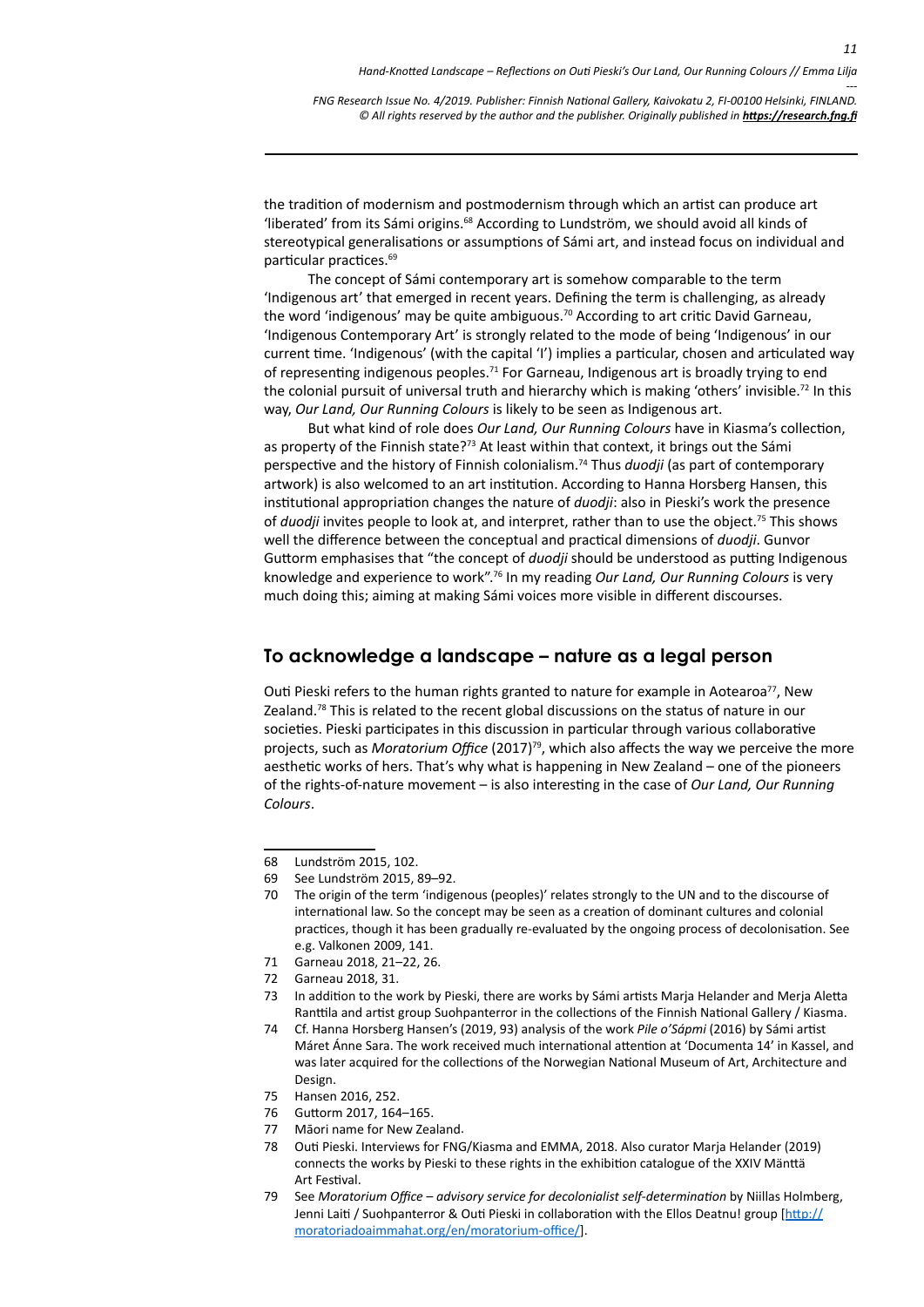In 2017, the Whanganui River in New Zealand was granted legal personhood. This means that the river is being treated as a living being with the rights and responsibilities equivalent to a person. In this way, the New Zealand state also acknowledges the special relationship between the river and the Māori tribe living on its shores.<sup>80</sup> This is remarkable because the Māori have been fighting the colonial control of the river since the 19th century. The ecological status of the river and the ability of the Māori people to carry on their traditional livelihoods have declined over the decades as a result of the activities of those in power. Now the law requires the river to be treated as a living entity with all its physical and metaphysical elements.<sup>81</sup>

This internationally acclaimed case is part of a growing global movement aiming at responding to the many threats nature is increasingly facing (climate change, mass extinction, over-use of resources).82 Already in 2008, Ecuador was the first country in the world to include rights of nature in its Constitution. In recent years, new types of rights have also been recognised in Bolivia, India and the United States, among others.83

The phenomenon is interesting when considering Pieski's art, because in many of her works the landscapes become almost like human portraits. Pieski makes it explicit that that she has been thinking about the rights of nature in her works, and that she would be interested in discussing the issue in the Sámi context.<sup>84</sup> Might there be areas in the Sámi land, such as fells or rivers, whose recognition as legal entities would be important? What if the fells represented in *Our Land, Our Running Colours* were persons – or individuals, as researcher in environmental aesthetics, Pauline von Bonsdorff, encourages us to think?<sup>85</sup>

It's good to notice how 'indigeneity' today is almost routinely associated with harmonious ecological living.<sup>86</sup> That's why indigenous peoples are often very closely linked to the rights-of-nature movement and more generally to environmental protection. Political scientist and philosopher Mihnea Tanasescu has studied this interconnection, especially in the context of Ecuador's constitutional change in 2008. First, Tanasescu highlights how giving rights to nature is in a sense redundant for indigenous peoples, since respect for natural environments is strongly involved in their ancestral ontologies. Secondly, the connection between these rights and indigenous peoples is somewhat misleading, as legal history as such has nothing to do with indigenous philosophies. In the same way, speaking of an indigenous attitude towards nature is misleading, because such a generalisation doesn't capture the diversity of indigenous cultures.<sup>87</sup>

For these reasons, Tanasescu uses the term 'indigenous symbol' to describe the *strategic representational role* that the supposed harmony between indigenous peoples and nature primarily contains.<sup>88</sup> In this reading, the integration of indigenous peoples with the rights of nature is most importantly promoting certain purposes. It may be seen as a kind of rhetoric, performative medium. Jarno and Sanna Valkonen, environmental sociologist and Sámi researcher, speak equally about the performativity of the Sámi nature relationship. From this point of view, a certain nature relationship is part of building an identity and a way of political separation. It plays a central and important role, especially in the identity politics driven by the global indigenous movement.<sup>89</sup> This is not to say that the supposed harmony has

<sup>80</sup> Kivipelto 2018.

<sup>81</sup> 'The Rise of the Rights of Nature', 2019.

<sup>82</sup> The idea of nature's legal personhood was first introduced by Christopher Stone, an American Professor of Law, in his influential essay 'Should trees have standing? Toward Legal Rights for Natural Objects' published in 1972. See e.g. Cano Pecharroman 2018.

<sup>83</sup> 'The Rise of the Rights of Nature', 2019.

<sup>84</sup> Outi Pieski. Interviews of Kiasma and EMMA, 2018.

<sup>85</sup> von Bonsdorff 2007, 34.

<sup>86</sup> Tanasescu 2015, 107. See also Valkonen & Valkonen 2014.

<sup>87</sup> Tanasescu 2015, 109–116.

<sup>88</sup> Tanasescu 2015, 114, 120. The purpose of this symbol is to obscure the fact that the rights of nature are the creation of lawyers, not directly derived from the world views of indigenous peoples.

<sup>89</sup> Valkonen & Valkonen 2014, 34–35.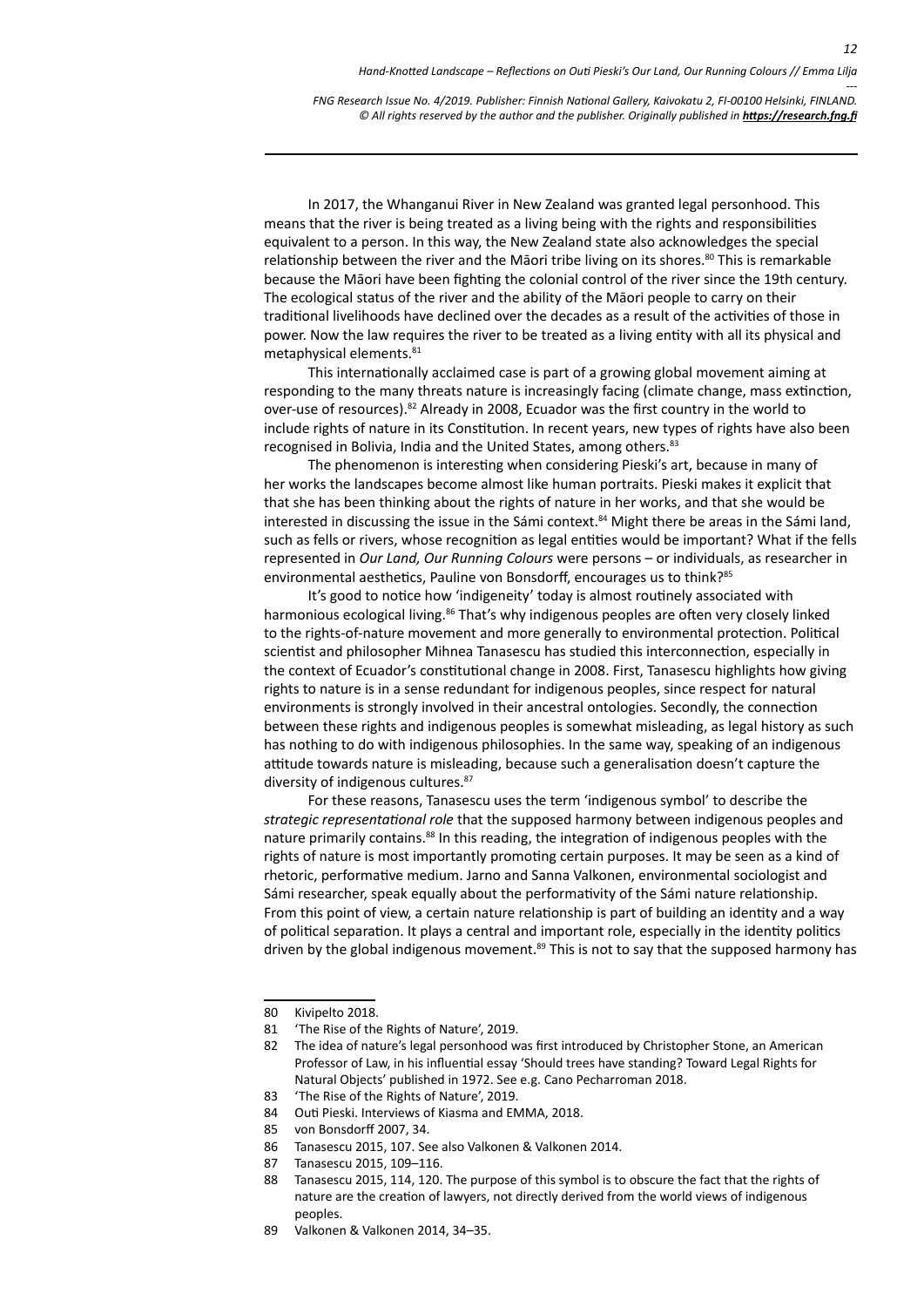*---*

*13*

*FNG Research Issue No. 4/2019. Publisher: Finnish National Gallery, Kaivokatu 2, FI-00100 Helsinki, FINLAND.* © All rights reserved by the author and the publisher. Originally published in **<https://research.fng.fi>** 

nothing to do with reality. On the contrary, performativity guides us to critically examine what kind of roles nature relationship takes in practical and particular cases.

In this representational sense, the rights-of-nature movement has become important for many indigenous communities: it has become a way of communicating their knowledge to an outside audience. It has also been an opportunity to strengthen the territorial rights, and thus to improve their position in the struggle against colonial and neoliberal forces. Therefore it has become a case of human rights, too.<sup>90</sup>

The controversial character of nature's legal personhood relates somehow to nature conservation which has partly reinforced the perception of the human as separate from nature and as the ruler of the whole planet. $91$  Environmental protection may be problematic also from the point of view of indigenous peoples, as the protection of forests or national parks has, in some cases, restricted and complicated the practice of traditional livelihoods in those areas. So, when it comes to the rights of nature, it is essential to consider not only the value of nature as an ecological entity, but also all of its many cultural and spiritual meanings. In my interpretation, this is what Pieski's *Our Land, Our Running Colours* is standing for.

Because the changes in the law are quite recent, there is not yet much evidence of their actual impact. In any case, the rights of nature hardly offer the solution to our ecological crises. But most importantly, they open up new perspectives as well as opportunities for negotiation and storytelling. Pauline von Bonsdorff talks about the importance of imagination in working on existential and metaphysical questions. $92$  Since the human part in nature is undoubtedly one such question, I wonder how nature as a person might activate our imagination. I wonder how we could use this image to consider everybody as an equal part of nature, not above or apart from it, and thus to imagine alternative ways of developing our societies.

Above all, I suggest that *Our Land, Our Running Colours* invites us to think differently, to re-evaluate our perceptions and discussions about the landscape – especially the place of the human being in it. In the same way, when talking about the legal personhood of natural environments, it's a question of communicating, narrowing the gap between different ways of thinking, and looking for a common sense of coexistence. Instead of searching for a 'true' nature relationship, it is precisely the opening of the debate that is of paramount importance.

In this way, it is possible to argue that fells are as much pink as they are brown, as much woven by human hands as natural forces. So the boy I was listening to was certainly not wrong: the innumerable colour nuances of landscapes may feel different in each body. However, in some cases, getting to know more may enable you to see colours that you didn't even know existed.

### **References**

### **Artworks**

Outi Pieski, *Our Land, Our Running Colours*, 2015. Sámi shawl thread, wood. Finnish National Gallery / Museum of Contemporary Art Kiasma.

### **Archival materials & unprinted sources**

Finnish National Gallery (FNG), Helsinki

Archive Collections

Audiovisual Archive

Pieski, Outi. Interview. Utsjoki, 14 November 2018. Interviewer Maritta Mellais.

EMMA – Espoo Museum of Modern Art, Espoo

Audiovisual exhibition material

Interview with Outi Pieski. Espoo, September 2018. Interviewer Milja Liimatainen. Edited by Milja Liimatainen, Emma Lilja & Ella Tommila.

<sup>90</sup> Tanasescu 2015, 111, 117.

<sup>91</sup> von Bonsdorff 2007, 49.

<sup>92</sup> von Bonsdorff 2007, 48.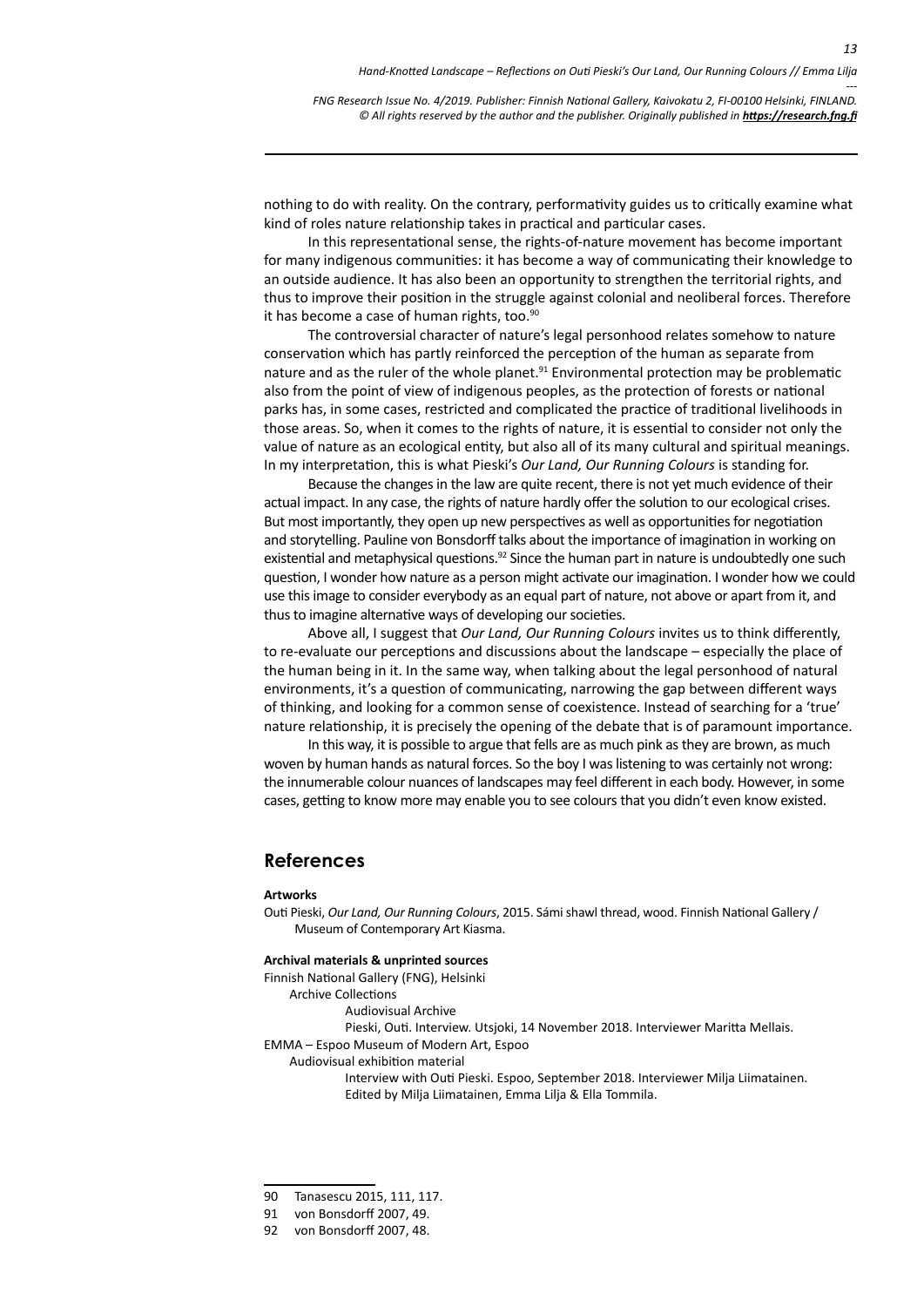*---*

*14*

*FNG Research Issue No. 4/2019. Publisher: Finnish National Gallery, Kaivokatu 2, FI-00100 Helsinki, FINLAND.* © All rights reserved by the author and the publisher. Originally published in **<https://research.fng.fi>** 

### **Printed sources & literature**

- Aamold, Svein, 2017. 'Unstable Categories of Art and People', in Svein Aamold, Elin Haugdal & Ulla Ankjaer Jørgensen (eds.), *Sámi Art and Aesthetics: Contemporary Perspectives*. Aarhus: Aarhus University Press, 13–27.
- Ahvenjärvi, Kaisa, 2019. 'Meidän maamme varastettu maa. Kuulumisen kysymyksiä saamelaisessa nykytaiteessa', in Kaisa Hiltunen & Nina Sääskilahti (eds.), *Kuulumisen reittejä taiteessa*. Turku: Eetos, 105–126.
- Bonsdorff, Pauline von, 2007. 'Maisema toiminnan ja kuvittelun tilana', in Yrjö Sepänmaa, Liisa Heikkilä-Palo & Virpi Kaukio (eds.), *Maiseman kanssa kasvokkain*. Helsinki: Maahenki Oy, 33–49.

Cano Pecharroman, Lidia, 2018. 'Rights of Nature: Rivers That Can Stand in Court', *Resources* 7, no 1:13.

- Garneau, David, 2018. 'Can I Get a Witness? Indigenous Art Criticism', in Katya García-Antón (ed.), *Sovereign Words. Indigenous Art, Curation and Criticism.* Amsterdam: Office for Contemporary Art Norway, 15–31.
- Grini, Monica, 2017. 'Contemporary Sámi Art in the Making of Sámi Art History: The Work of Geir Tore Holm, Outi Pieski and Lena Stenberg', in Svein Aamold, Elin Haugdal & Ulla Angkjær Jørgensen (eds.), *Sámi Art and Aesthetics: Contemporary Perspectives*. Aarhus: Aarhus University Press, 297–323.

Guttorm, Gunvor, 2017. 'The Power of Natural Materials and Environments in Contemporary *Duodji*', in Svein Aamold, Elin Haugdal & Ulla Ankjaer Jørgensen (eds.), *Sámi Art and Aesthetics: Contemporary Perspectives*. Aarhus: Aarhus University Press, 163–77.

Guttorm, Gunvor, 2018. 'Outi Pieski's Experiences and Narratives', in Milja Liimatainen, Emma Lilja, Arja Miller & Pernilla Wiik (eds.), *Outi Pieski: Čuolmmadit*. EMMA – Espoo Museum of Modern Art Publications 64/2018. Espoo: EMMA – Espoo Museum of Modern Art, 35–41.

Hansen, Hanna H., 2016. 'Constructing Sami National Heritage: Encounters Between Tradition and Modernity in Sami Art', *Konsthistorisk Tidskrift / Journal of Art History*, 85(3), 240–55.

Hansen, Hanna H., 2019. '*Pile o'Sápmi* and the Connections between Art and Politics', *Synnyt/Origins: Finnish Studies in Art Education*, 1/2019, 81–95.

Hautala-Hirvioja, Tuija, 2017. 'Traditional Sámi Culture and the Colonial Past as the Basis for Sámi Contemporary art', in Svein Aamold, Elin Haugdal & Ulla Angkjær Jørgensen (eds.), *Sámi Art and Aesthetics: Contemporary Perspectives*. Aarhus: Aarhus University Press, 99–120.

Helander, Marja, 2019. Artist introductions in the exhibition catalogue *Ihmisen aika / The Human Era*: XXIV Mänttä Art Festival 16 June – 1 September 2019. Mänttä: Mäntän kuvataiteen ystävät ry.

- Ingold, Tim, 2000. *The Perception of the Environment: Essays in Livelihood, Dwelling and Skill*. London: Routledge.
- Ingold, Tim, 2012. 'The Shape of the Land', in Arnar Árnason, Nicolas Ellison & Jo Vergunst (eds.), *Landscapes Beyond Land: Routes, Aesthetics, Narratives*. New York: Berghahn Books, 197–208.
- Ingold, Tim, 2017. 'Taking Taskscape to Task', in Ulla Rajala & Philip Mills (eds.), *Forms of Dwelling: 20 Years of Taskscape in Archaeology*. Oxford, Philadelphia: Oxbow Books, 20–29.
- Johansson, Hanna, 2002. 'Nykytaiteen maisema', in Helena Sederholm *et al*. (eds.), *Pinx: maalaustaide Suomessa. Maalta kaupunkiin.* Espoo: Weilin + Göös, 166–69.
- Johansson, Hanna, 2008. 'Revival of Landscape Art', in Rachael Ziady DeLue & James Elkins (eds.), *Landscape Theory*. Chicago & London: Routledge, 221–29.
- Jäntti, Saara, Saresma, Tuija, Sääskilahti, Nina & Vallius, Antti, 2014. 'Rajatut maisemat', in Tuija Saresma & Saara Jäntti (eds.), *Maisemassa. Sukupuoli suomalaisuuden kuvastoissa.* Jyväskylän yliopisto: Nykykulttuurin tutkimuskeskus, 9–25.
- Kivinen, Kati, 2019. 'Shamans, star charts, and ecological lore: Toward nature-centric thinking', in Saara Hacklin & Satu Oksanen (eds.), *Coexistence. Human, Animal and Nature in Kiasma's Collections*. A Museum of Contemporary Art Publication 166/2019. Helsinki: Finnish National Gallery / Museum of Contemporary Art Kiasma, 97–125; also *FNG Research* 4/2019<https://research.fng.fi/>.
- Liimatainen, Milja, 2018. 'On the Substance of Matter', in Milja Liimatainen, Emma Lilja, Arja Miller & Pernilla Wiik (eds.), *Outi Pieski: Čuolmmadit*. EMMA – Espoo Museum of Modern Art Publications 64/2018. Espoo: EMMA – Espoo Museum of Modern Art, 18–25.
- Lohiniva, Leena, 1999. 'Ulkopuolella sisällä: saamelaisuus Marja Helanderin valokuvataiteessa', in Marja Tuominen et al. (eds.), *Pohjoiset identiteetit ja mentaliteetit: Osa 1, Outamaalta tunturiin*. Inari: Kustannus-Puntsi, 123–27.
- Lundström, Jan-Erik, 2015. 'Reassemble, remap, recode: some strategies among three contemporary (Sami) artists', in Anna Lydia Svalastog & Gunlög Fur (eds.), *Visions of Sápmi*. Røros: Arthub Publisher, 89–106.
- Lundström, Jan-Erik, 2018. 'Of Land and Spirit: The Art of Outi Pieski', in Milja Liimatainen, Emma Lilja, Arja Miller & Pernilla Wiik (eds.), *Outi Pieski: Čuolmmadit*. EMMA – Espoo Museum of Modern Art Publications 64/2018. Espoo: EMMA – Espoo Museum of Modern Art, 26–33.
- Malpas, Jeff, 2011. 'Place and the Problem of Landscape', in Jeff Malpas (ed.), *The Place of Landscape: Concepts, Contexts, Studies*. Cambridge: MIT Press, 3–26.